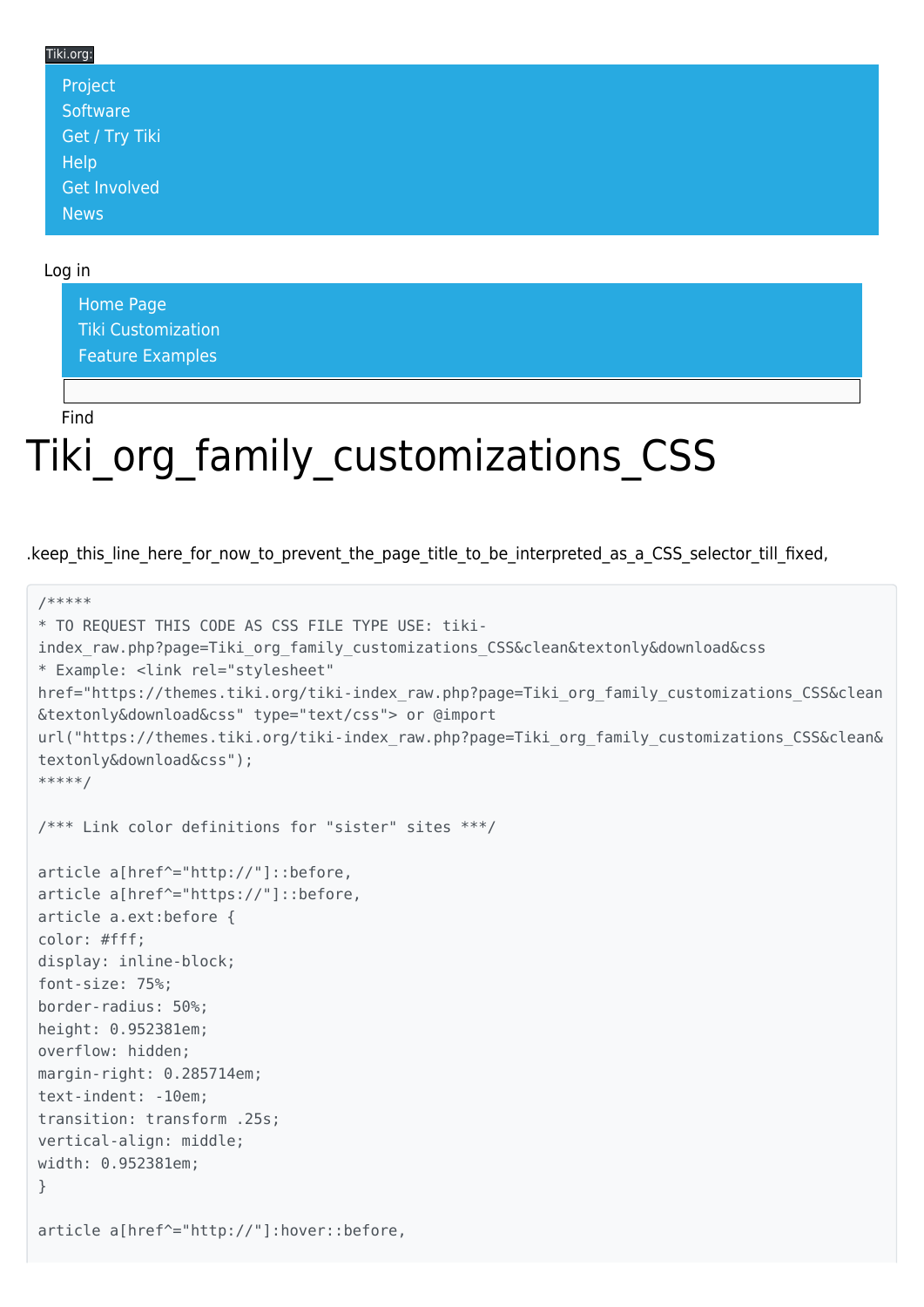```
article a[href^="https://"]:hover::before {
box-shadow: 0.5em 0.5em 1em -0.5em rgba(0,0,0,.5);
width: auto;
transition: text-indent .1s;
text-indent: 0;
padding: 0.142857em 0.357143em;
height: auto;
border-radius: 9em;
top: -1em;
position: absolute;
margin-left: -0.928571em;
word-break: normal;
}
article a[href^="http://"]:hover::after,
article a[href^="https://"]:hover::after {
border-left-width: .5em;
border-left-style: solid;
border-bottom-color: transparent;
border-bottom-width: .5em;
border-bottom-style: solid;
left: .5em;
margin-top: 1.39em;
top: -1em;
position: absolute;
transform: skewX(-20deg);
}
\frac{1}{2} rules common for all URLs we want to match \frac{1}{2}article a[href^="http://branding.tiki"]:hover,
article a[href^="https://branding.tiki"]:hover,
article a[href^="http://community.tiki"]:hover,
article a[href^="https://community.tiki"]:hover,
article a[href^="http://dev.tiki"]:hover,
article a[href^="https://dev.tiki"]:hover,
article a[href^="http://doc.tiki"]:hover,
article a[href^="https://doc.tiki"]:hover,
article a[href^="http://info.tiki"]:hover,
article a[href^="https://info.tiki"]:hover,
article a[href^="http://profiles.tiki"]:hover,
article a[href^="https://profiles.tiki"]:hover,
article a[href^="http://suite.tiki"]:hover,
article a[href^="https://suite.tiki"]:hover,
article a[href^="http://themes.tiki"]:hover,
article a[href^="https://themes.tiki"]:hover,
article a[href^="http://tiki.org"]:hover,
article a[href^="https://tiki.org"]:hover,
article a[href^="http://tikiwiki.org"]:hover,
article a[href^="https://tikiwiki.org"]:hover,
article a[href^="http://de.wikipedia.org"]:hover,
article a[href^="https://de.wikipedia.org"]:hover,
article a[href^="http://en.wikipedia.org"]:hover,
article a[href^="https://en.wikipedia.org"]:hover,
article a[href^="https://www.wikipedia.org"]:hover,
```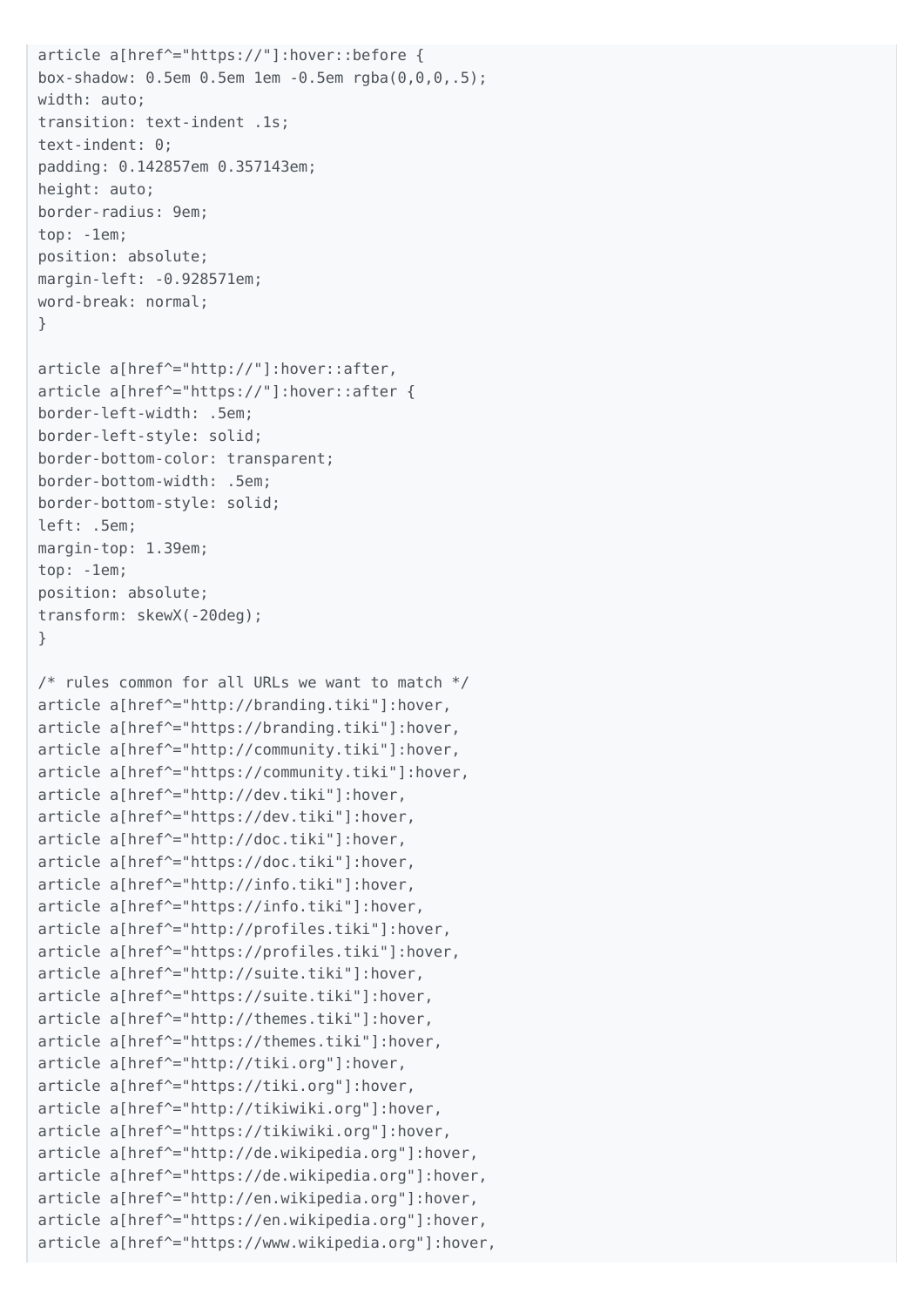```
article a[href^="http://wikisuite.org"]:hover,
article a[href^="https://wikisuite.org"]:hover,
article a.ext_page:hover {
padding-left: 0.9285714285714286em;
position: relative;
}
/* Sometimes we want to prevent these so we can wrap the content in .rawlinks class and the
links will display raw */
.rawlinks a::before, .rawlinks a::after {
display: none !important;
}
.rawlinks a.btn {
padding: 6px 12px !important;
}
.rawlinks a.btn-lg, .rawlinks .btn-group-lg > .btn {
padding: 10px 16px !important;
}
.rawlinks a.list-group-item {
padding: 10px 15px !important;
}
/* Color and badge definitions for specific URLs follow */
article a[href^="http://branding.tiki"]:hover:after,
article a[href^="https://branding.tiki"]:hover:after,
article a.branding:hover:after {
border-left-color: #eb0a82;
content: "";
}
article a[href^="http://branding.tiki"]:before,
article a[href^="https://branding.tiki"]:before,
article a.branding:before {
background-color: #eb0a82;
content: "branding:";
}
article a[href^="http://tiki.org"]:hover:after,
article a[href^="https://tiki.org"]:hover:after,
article a[href^="http://tikiwiki.org"]:hover:after,
article a[href^="https://tikiwiki.org"]:hover:after,
article a[href^="http://info.tiki"]:hover:after,
article a[href^="https://info.tiki"]:hover:after,
article a.info:hover:after {
border-left-color: #117485;
content: "";
}
article a[href^="http://tiki.org"]:before,
article a[href^="https://tiki.org"]:before,
article a[href^="http://tikiwiki.org"]:before,
article a[href^="https://tikiwiki.org"]:before,
article a[href^="http://info.tiki"]:before,
article a[href^="https://info.tiki"]:before,
```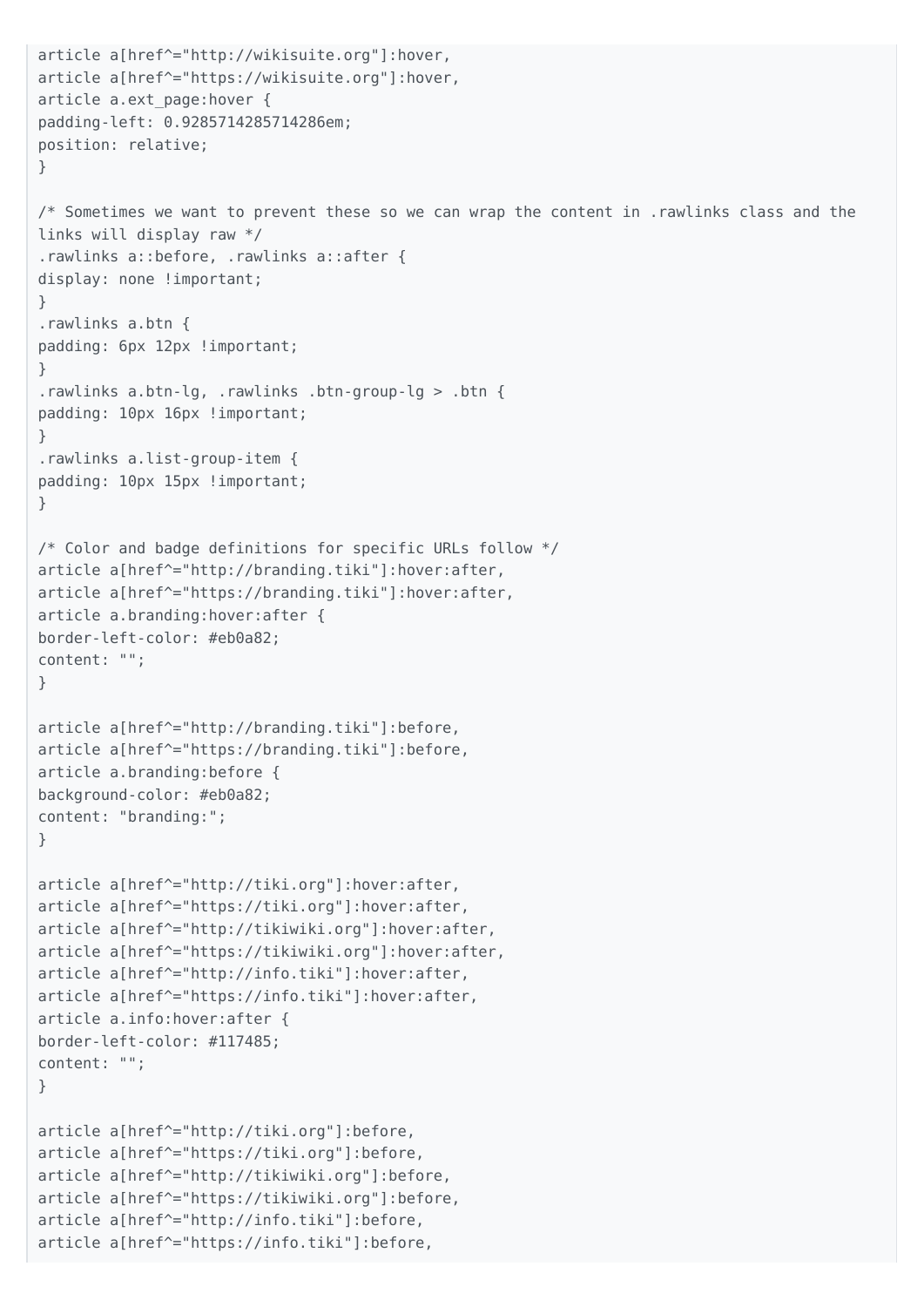```
article a.info:before {
background-color: #117485;
content: "info:";
}
/* orange for community ext wiki links */
article a[href^="http://community.tiki"]:hover:after,
article a[href^="https://community.tiki"]:hover:after,
article a.tw:hover:after {
border-left-color: #ec6223;
content: "";
}
article a[href^="http://community.tiki"]:before,
article a[href^="https://community.tiki"]:before,
article a.tw:before {
background-color: #ec6223;
content: "community:";
}
article a[href^="http://dev.tiki"]:hover:after,
article a[href^="https://dev.tiki"]:hover:after,
article a.dev:hover:after {
border-left-color: #c21e3b;
content: "";
}
article a[href^="http://dev.tiki"]:before,
article a[href^="https://dev.tiki"]:before,
article a.dev:before {
background-color: #c21e3b;
content: "dev:";
}
article a[href^="http://doc.tiki"]:hover:after,
article a[href^="https://doc.tiki"]:hover:after,
article a.doc:hover:after {
border-left-color: #96a032;
content: "";
}
article a[href^="http://doc.tiki"]:before,
article a[href^="https://doc.tiki"]:before,
article a.doc:before {
background-color: #96a032;
content: "doc:";
}
article a[href^="http://profiles.tiki"]:hover:after,
article a[href^="https://profiles.tiki"]:hover:after,
article a.profiles:hover:after {
border-left-color: #ffc506;
content: "";
}
```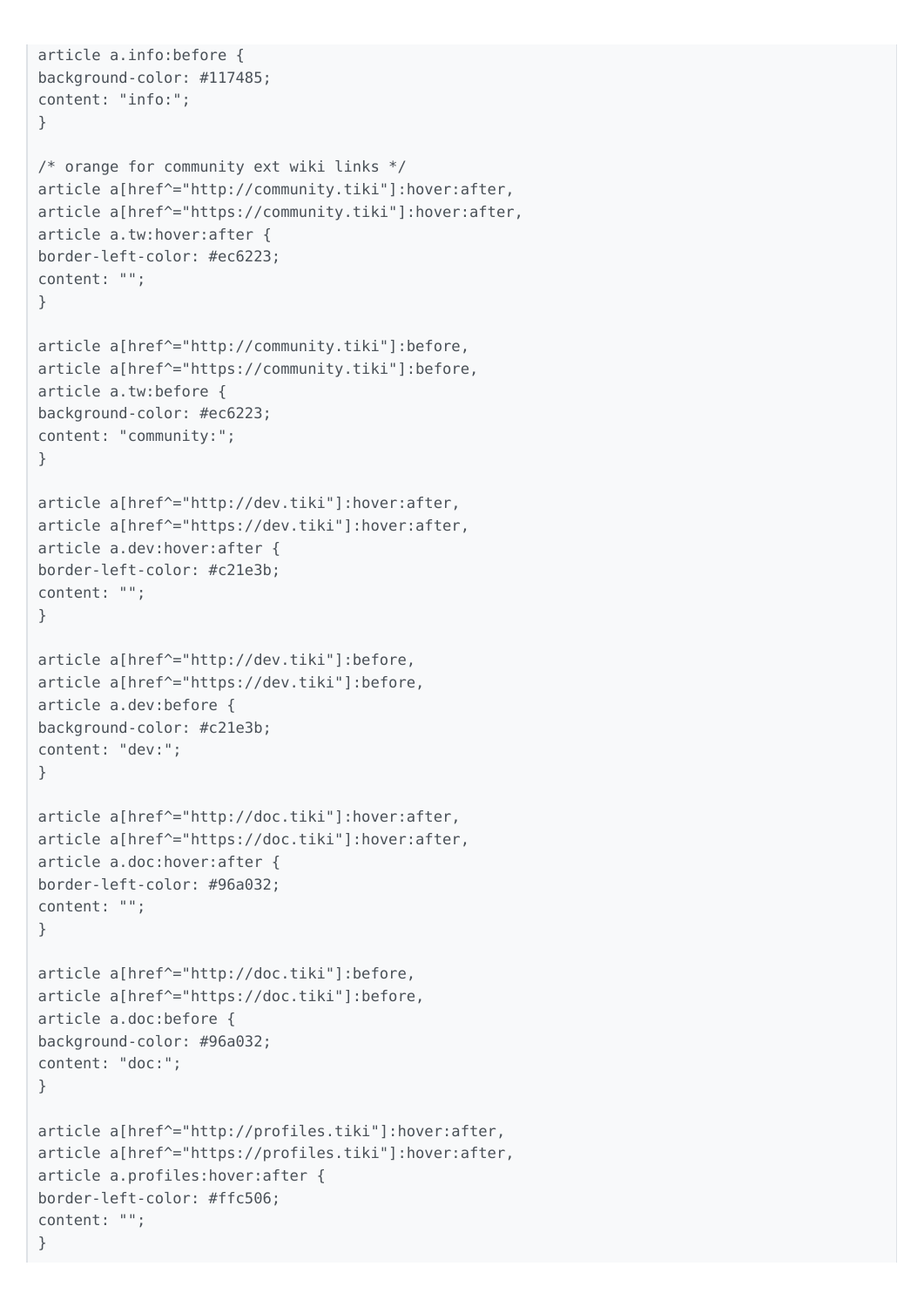```
article a[href^="http://profiles.tiki"]:before,
article a[href^="https://profiles.tiki"]:before,
article a.profiles:before {
background-color: #ffc506;
content: "profiles:";
}
article a[href^="http://suite.tiki"]:hover:after,
article a[href^="https://suite.tiki"]:hover:after,
article a.suite:hover:after {
border-left-color: #7001a7;
content: "";
}
article a[href^="http://suite.tiki"]:before,
article a[href^="https://suite.tiki"]:before,
article a.suite:before {
background-color: #7001a7;
content: "suite:";
}
article a[href^="http://themes.tiki"]:hover:after,
article a[href^="https://themes.tiki"]:hover:after,
article a.themes:hover:after {
border-left-color: #8e286a;
content: "";
}
article a[href^="http://themes.tiki"]:before,
article a[href^="https://themes.tiki"]:before,
article a.themes:before {
background-color: #8e286a;
content: "themes:";
}
article a[href^="http://de.wikipedia.org"]:hover:after,
article a[href^="https://de.wikipedia.org"]:hover:after,
article a[href^="http://en.wikipedia.org"]:hover:after,
article a[href^="https://en.wikipedia.org"]:hover:after,
article a[href^="https://www.wikipedia.org"]:hover:after,
article a.wikipedia:hover:after {
border-left-color: #cedff2;
content: "";
}
article a[href^="http://de.wikipedia.org"]:before,
article a[href^="https://de.wikipedia.org"]:before,
article a[href^="http://en.wikipedia.org"]:before,
article a[href^="https://en.wikipedia.org"]:before,
article a[href^="https://www.wikipedia.org"]:before,
article a.wikipedia:before {
background-color: #cedff2;
color: #000;
content: "wikipedia:";
```